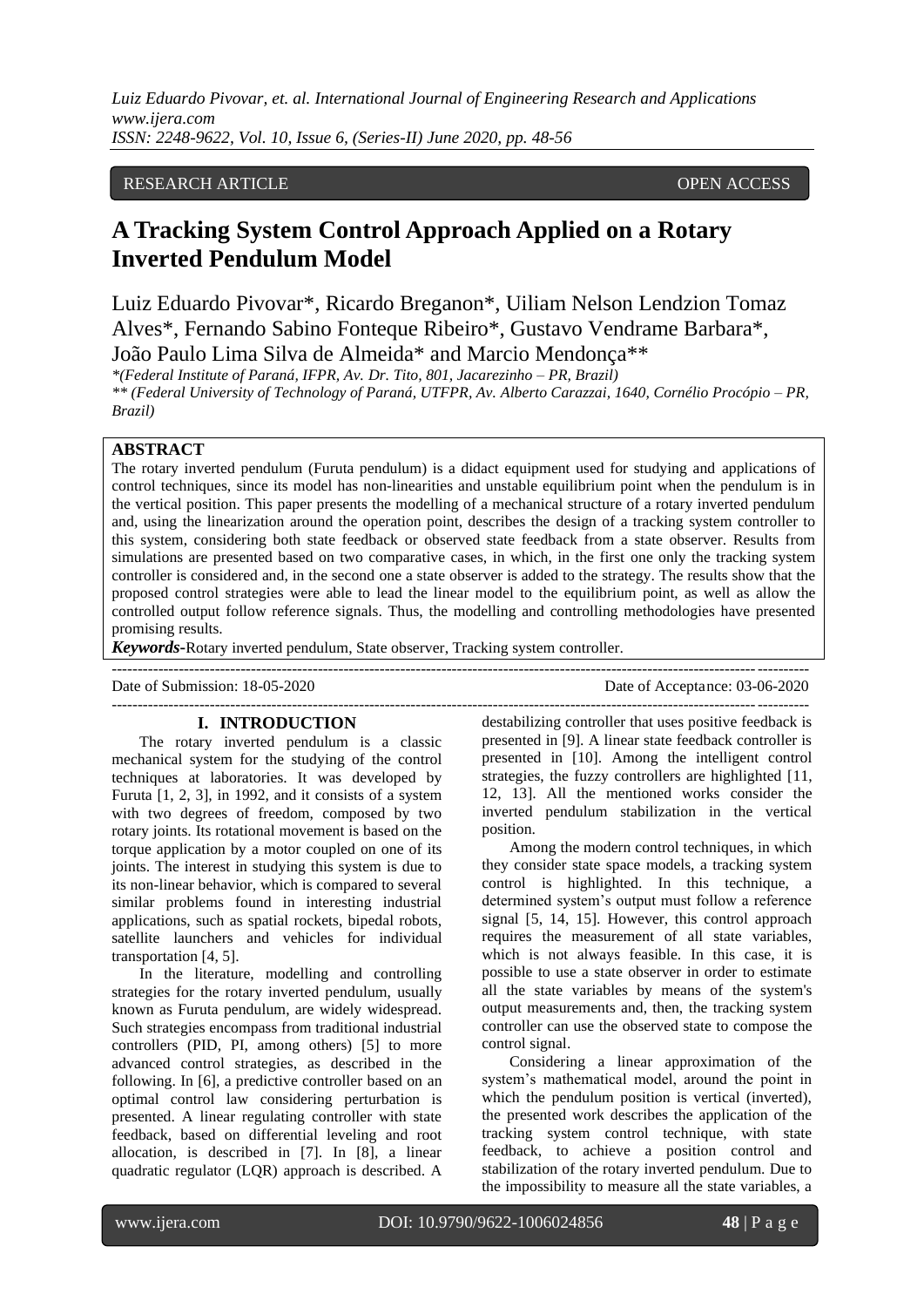state observer was also considered in the control loop. The results are evaluated considering the following comparative cases: (i) tracking system controller; and (ii) tracking system controller along with state observer.

The rest of this paper is organized as follows: in Section II, the main constructive characteristics of a Furuta pendulum are presented. In Section III, the system's linear mathematical model is discussed. A description about the considered control techniques is presented in Section IV, followed by the results and discussions, in the Section V, and by the main conclusions of the paper, in the Section VI.

## **II. ROTARY INVERTED PENDULUM: FURUTA PENDULUM**

The rotary inverted pendulum is a didact equipment used for studying and applications of control techniques, mainly in Engineering courses, due to its non-linear characteristics and its unstable equilibrium point. These features allow experiments using advanced control approaches.

In general, the inverted pendulum is composed by a rotational arm (A) in which a DC motor (12V) is coupled at one of its extremity, as presented in Fig. 1. A torque  $(\tau)$  is generated by means of the DC motor actioning, which provides the movement of the mentioned arm and then the free movement of the pendulum [16]. The arm's movement go through the horizontal plane and positive or negative angles can be obtained from that movement, representing its respective angular positions  $(\theta_0)$ , in radians, measured by an encoder, coupled to the motor's axle [7, 17, 18]. In the other arm's extremity, a potentiometer and a pendulum are coupled to it. In addition to the pendulum's angular position measurement  $(\theta_1)$ , this set also allows the free and oscillatory pendulum's movement, throughout the vertical plane. For a better understanding, the main considered parameters and variables of the rotary inverted pendulum are shown in Fig. 1.

In order to obtain the mathematical model of the rotary inverted pendulum, its several parameters are required. The considered parameters were obtained from a real system, under construction, available at the Automation Laboratory of the Federal Institute of Paraná (IFPR) – Jacarezinho – Paraná – Brazil, and they are presented in Tab. 1.

The moments of inertia of the system are individually obtained for the arm and pendulum's sets [7]. The junction between the arm and the pendulum is made by a potentiometer, whose its axis has a length of  $l = 0.012$  m, a radius of  $R = 0.003$  m and a mass of  $m = 0.010$  kg.



Fig. 1. Rotary inverted pendulum.

Tab. 1: Parameters of the rotary inverted pendulum.

| Symbol         | <b>Description</b>           | Value  | Unit             |
|----------------|------------------------------|--------|------------------|
| g              | Gravitational                | 9.81   | m/s <sup>2</sup> |
|                | acceleration                 |        |                  |
| $l_{1}$        | Distance between the $0.145$ |        | m                |
|                | half pendulum and            |        |                  |
|                | the potentiometer            |        |                  |
| $L_0$          | Distance between the 0.150   |        | m                |
|                | arm's center and the         |        |                  |
|                | pendulum                     |        |                  |
| m <sub>1</sub> | Pendulum's mass              | 0.0248 | kg               |
| $m_0$          | Arm's mass                   | 0.155  | kg               |

The presented parameters were used to calculate the inertia of the potentiometer axis,  $I_p$ :

$$
I_P = \frac{1}{2} mR^2 = 4.5000 \times 10^{-8} \text{kg m}^2. \qquad (1)
$$

The inertia of the pendulum,  $I_H$ , is also necessary in the total inertia composition of the pendulum set, and using the data from Tab. 1, it is given by:

$$
I_H = \frac{1}{12} m_1 (2l_1)^2
$$
  
= 1.7381 × 10<sup>-4</sup> kg m<sup>2</sup>. (2)

The total inertia of the pendulum set,  $J_1$ , is composed by the sum of the inertias from the potentiometer and the pendulum. From (1), (2), it is possible to compute:

 $J_1 = I_p + I_H = 0.00017385$  kg m<sup>2</sup>.  $(3)$ 

The same procedure is used to calculate the inertia of the arm's set, which is attached to one of the DC motor extremities (see Fig. 1). The main parameters from the DC motor considered in this work are presented in Tab. 2.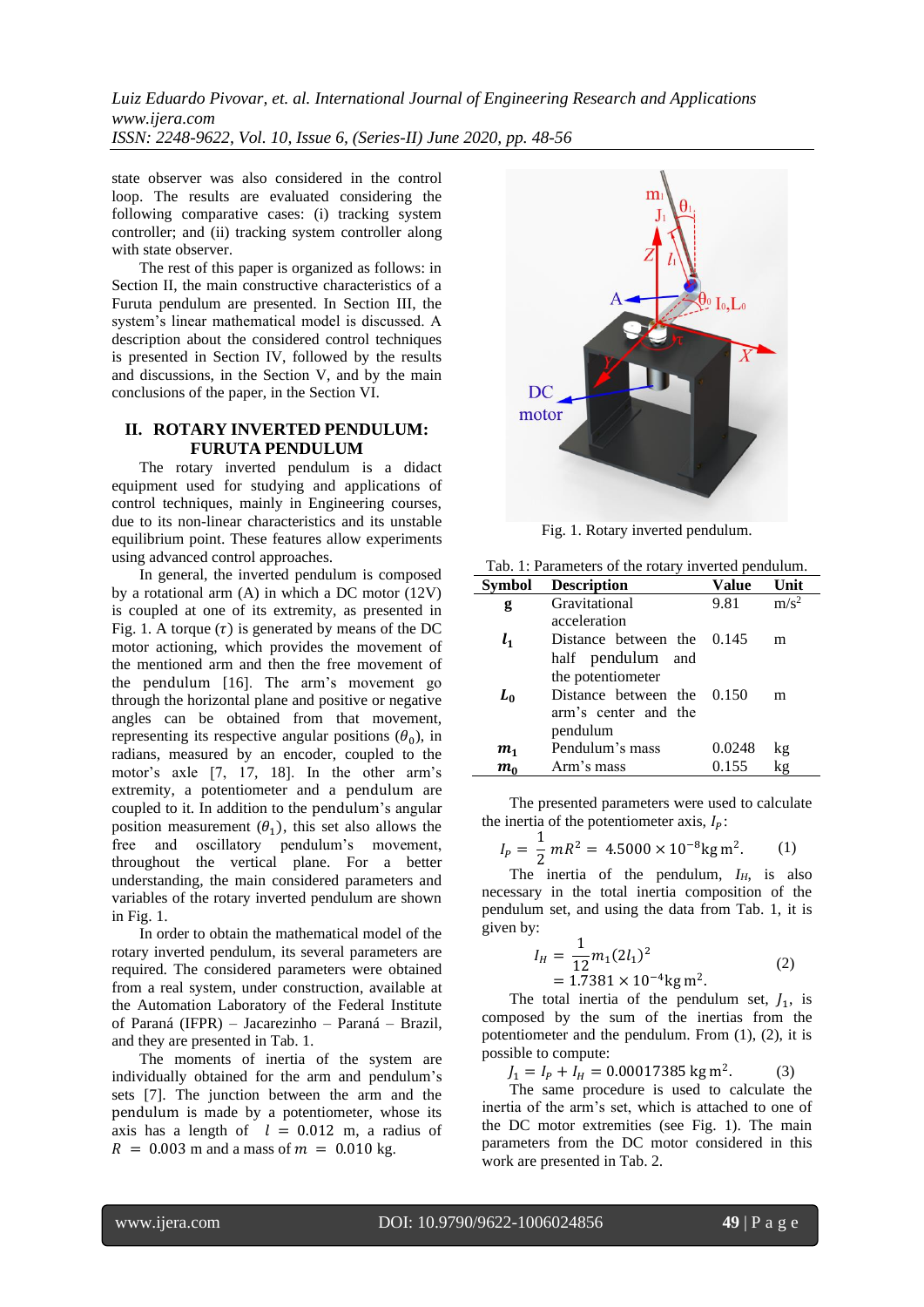*Luiz Eduardo Pivovar, et. al. International Journal of Engineering Research and Applications www.ijera.com*

| ISSN: 2248-9622, Vol. 10, Issue 6, (Series-II) June 2020, pp. 48-56 |  |  |  |  |  |  |  |
|---------------------------------------------------------------------|--|--|--|--|--|--|--|
|---------------------------------------------------------------------|--|--|--|--|--|--|--|

| Tab. 2: Parameters of the DC motor. |                         |       |      |  |  |  |  |
|-------------------------------------|-------------------------|-------|------|--|--|--|--|
| Symbol                              | <b>Description</b>      | Value | Unit |  |  |  |  |
| D                                   | Diameter of the motor   | 0.036 | m    |  |  |  |  |
| $r_M$                               | Radius of the motor     | 0.009 | m    |  |  |  |  |
|                                     | shaft                   |       |      |  |  |  |  |
| $m_M$                               | Mass of the motor       | 0.450 | kg   |  |  |  |  |
| $m_r$                               | Mass of the joint screw | 0.005 | kg   |  |  |  |  |

After obtaining the DC motor parameters (Tab. 2), it is possible to calculate the moment of inertia from the DC motor,  $I_M$ :

$$
I_M = \frac{1}{2} \left( \frac{m_M}{2} + 0.005 \right) r_M^2
$$
  
= 9.3150 × 10<sup>-6</sup> kg m<sup>2</sup>. (4)

Moreover, (5) allow us to calculate the moment of inertia of the arm,  $I_B$ , using the parameters presented in Tab. 1:

$$
I_B = \frac{1}{3} m_0 L_0^2 = 0.0012 \text{ kg m}^2. \tag{5}
$$

Finally, the total inertia of the arm's set,  $I_0$ , is obtained by the sum of  $I_M$  and  $I_B$ , and from (4) and (5), it follows:

$$
I_0 = I_M + I_B = 0.001209315 \text{ kg m}^2. \tag{6}
$$

## **III. MATHEMATICAL MODEL**

The rotary inverted pendulum is composed by two bodies which interact with each other and then results in a combined movement between the pendulum ( $\theta_1$  angle in Fig. 1) and the arm ( $\theta_0$  angle in Fig. 1), since the last one connects the pendulum to the motor. In the mathematical modelling considered in this work, a linear approximation around an operation point of the pendulum system is considered. The operation point consists of the pair  $(x^*, u^*)$ , where  $x^*$  is the state of the system and  $u^*$  is the control signal. The non-linear model of the rotary inverted pendulum can be obtained through the Euler-Lagrange equations, which result in [7, 19, 20]:

$$
M(q)\ddot{q} + C(q,\dot{q}) + g(q) = F \tag{7}
$$

where

$$
M(q) = \begin{bmatrix} M_{11}(q) & m_1l_1L_0 \cos(\theta_1(t)) \\ m_1l_1L_0 \cos(\theta_1(t)) & I_1 + m_1l_1^2 \end{bmatrix},
$$
  
\n
$$
M_{11}(q) = I_0 + m_1(L_0^2 + l_1^2 \sin^2(\theta_1(t))),
$$
  
\n
$$
C(q, \dot{q}) = \begin{bmatrix} C_{11}(q, \dot{q}) & C_{12}(q, \dot{q}) \\ C_{21}(q, \dot{q}) & 0 \end{bmatrix},
$$
  
\n
$$
C_{11}(q, \dot{q}) = \frac{1}{2}m_1l_1^2\dot{\theta}_1(t) \sin(2\theta_1(t)),
$$
  
\n
$$
C_{12}(q, \dot{q}) = -m_1l_1L_0\dot{\theta}_1(t) \sin(\theta_1(t)),
$$
  
\n
$$
+ \frac{1}{2}m_1l_1^2\dot{\theta}_0(t) \sin(2\theta_1(t)),
$$
  
\n
$$
C_{21}(q, \dot{q}) = -\frac{1}{2}m_1l_1^2\dot{\theta}_0(t) \sin(2\theta_1(t)).
$$
  
\n
$$
g(q) = \begin{bmatrix} 0 \\ -m_1l_1g \sin(\theta_1(t)) \end{bmatrix},
$$

$$
F = \begin{bmatrix} \tau \\ 0 \end{bmatrix}, q = \begin{bmatrix} \theta_0 \\ \theta_1 \end{bmatrix},
$$

and  $\tau$  represents the torque applied in the system by the DC motor. Thus, by isolating  $\ddot{q}$  in (7), (8) can be obtained:

$$
\ddot{q} = M^{-1}(q) [-C(q, \dot{q}) [x_2, x_4]^T - g(q) + F]
$$
  
=  $\begin{bmatrix} \omega_1(q, \dot{q}, \tau) \\ \omega_2(q, \dot{q}, \tau) \end{bmatrix}$  (8)

In order to obtain the state space model, the arm and the pendulum's angular positions,  $\theta_0$  and  $\theta_1$ , respectively, and their angular velocities,  $\dot{\theta}_0$  and  $\dot{\theta}_1$ , were defined as state variables. Thus, from (8) and from the defined state variables, the non-linear model in the state space is achieved:

$$
x = [x_1 \quad x_2 \quad x_3 \quad x_4]^T
$$
  
\n
$$
= [\theta_0 \quad \dot{\theta}_0 \quad \theta_1 \quad \dot{\theta}_1]^T,
$$
  
\n
$$
\dot{x} = f(x, u)
$$
  
\n
$$
= \begin{bmatrix} f_1(x, u) \\ f_2(x, u) \\ f_3(x, u) \\ f_4(x, u) \end{bmatrix} = \begin{bmatrix} x_2 \\ \omega_1(x_1, x_2, x_3, x_4, u) \\ x_4 \\ \omega_2(x_1, x_2, x_3, x_4, u) \end{bmatrix},
$$
  
\n(9)  
\n
$$
u = \tau.
$$

In the Furuta pendulum, from the control systems point of view, the main objective is to keep the pendulum in the inverted position ( $\theta_1 = 0$ ). For this objective, a linear approximation around the pair  $(x^*, u^*)$ , according (10), is considered. In this case, there is no initial condition for  $x_1^* = \theta_0^*$ , which means that this variable can be arbitrarily chosen, unlike the state variable  $x_3^* = \theta_1^* = 0$ , that is, the pendulum must be close to the inverted position [7, 21, 22].

$$
x^* = [x_1 \quad x_2 \quad x_3 \quad x_4]^T = [0^* \quad 0 \quad 0 \quad 0]^T, u^* = 0, \dot{x} = f(x^*, u^*) = [0 \quad 0 \quad 0 \quad 0]^T.
$$
 (10)

The model (9) after being linearized around the equilibrium point (10) is given by [5]:

$$
\begin{aligned}\n\dot{x} &= Ax + Bu, \\
y &= Cx, \ z &= C_T x,\n\end{aligned} \tag{11}
$$

where 
$$
\int \partial f_1
$$

$$
A = \begin{bmatrix} \frac{\partial f_1(x, u)}{\partial x_1} & \frac{\partial f_1(x, u)}{\partial x_2} & \frac{\partial f_1(x, u)}{\partial x_3} & \frac{\partial f_1(x, u)}{\partial x_4} \\ \frac{\partial f_2(x, u)}{\partial x_1} & \frac{\partial f_2(x, u)}{\partial x_2} & \frac{\partial f_2(x, u)}{\partial x_3} & \frac{\partial f_2(x, u)}{\partial x_4} \\ \frac{\partial f_3(x, u)}{\partial x_1} & \frac{\partial f_3(x, u)}{\partial x_2} & \frac{\partial f_3(x, u)}{\partial x_3} & \frac{\partial f_3(x, u)}{\partial x_4} \\ \frac{\partial f_4(x, u)}{\partial x_1} & \frac{\partial f_4(x, u)}{\partial x_2} & \frac{\partial f_4(x, u)}{\partial x_3} & \frac{\partial f_4(x, u)}{\partial x_4} \end{bmatrix}
$$

$$
B = \begin{bmatrix} \frac{\partial f_1(x, u)}{\partial u} \\ \frac{\partial f_2(x, u)}{\partial u} \\ \frac{\partial f_3(x, u)}{\partial u} \\ \frac{\partial f_4(x, u)}{\partial u} \\ \frac{\partial f_4(x, u)}{\partial u} \end{bmatrix}
$$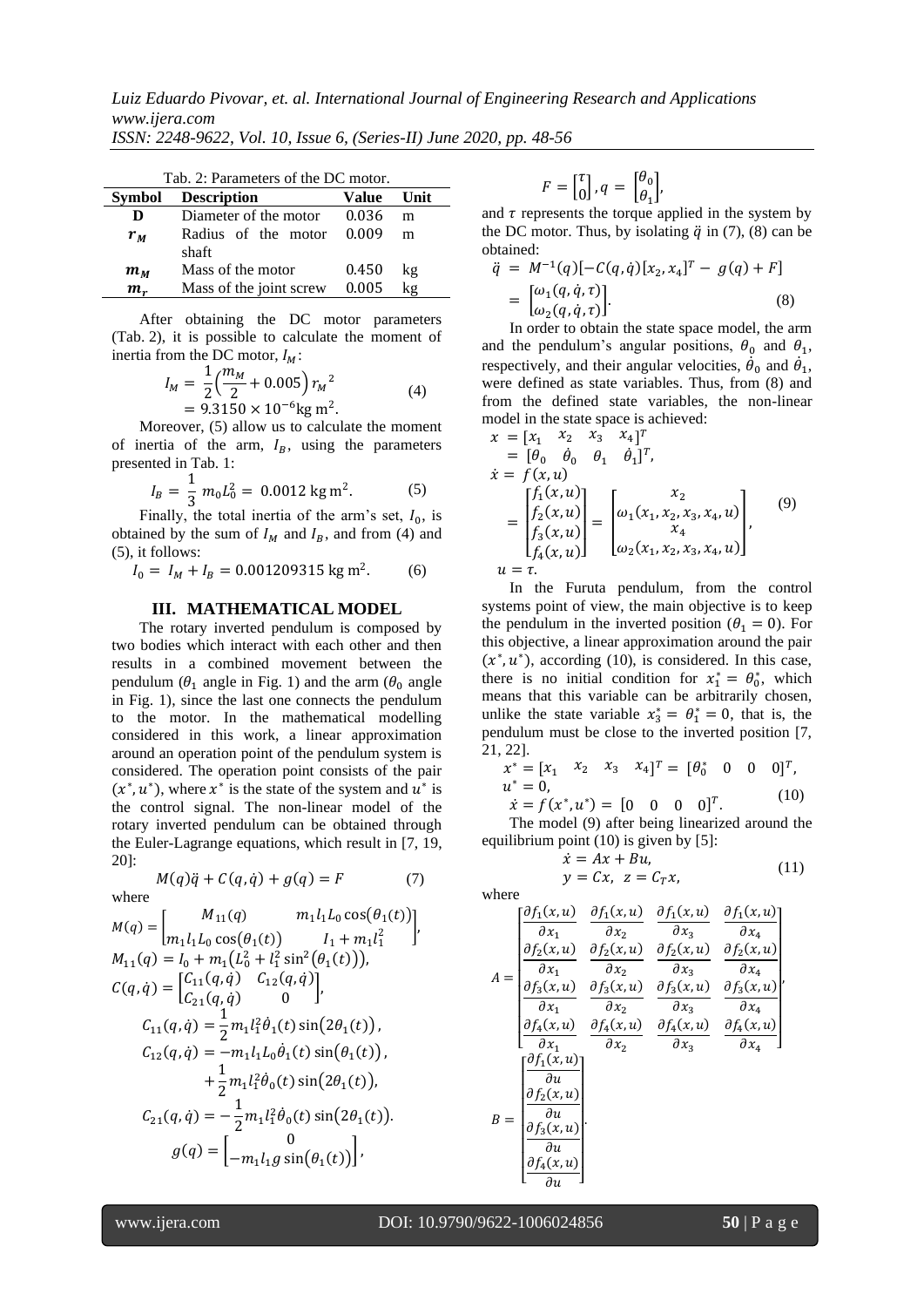Let  $x$  be the state vector,  $y$  the measured output vector and  $z$  the controlled output vector,  $A$  the state matrix,  $B$  the control input matrix,  $C$  the measured output matrix and  $C_T$  the controlled output matrix, in such way that the measured outputs are the angular positions,  $\theta_0$  and  $\theta_1$ , and the controllable output is the arm angle,  $\theta_0$ , thus

$$
C = \begin{bmatrix} 1 & 0 & 0 & 0 \\ 0 & 0 & 1 & 0 \end{bmatrix},
$$
  
\n
$$
C_T = \begin{bmatrix} 1 & 0 & 0 & 0 \end{bmatrix}.
$$
 (12)

Therefore, from (9) and (11), the state and control input matrices are:  $\Omega$ 

$$
A = \begin{bmatrix} 0 & 1 & \frac{-gm_1^2 l_1^2 L_0}{l_0 (l_1 + m_1 l_1^2) + l_1 m_1 L_0^2} & 0 \\ 0 & 0 & 0 & 1 \\ 0 & 0 & (l_0 + m_1 L_0^2) m_1 l_1 g & 0 \\ \frac{-g}{l_0 (l_1 + m_1 l_1^2) + l_1 m_1 L_0^2} & 0 \end{bmatrix}
$$

$$
B = \begin{bmatrix} 0 & 0 & 0 & 0 \\ \frac{l_1 + m_1 l_1^2}{l_0 (l_1 + m_1 l_1^2) + l_1 m_1 L_0^2} & 0 \\ \frac{-m_1 l_1 L_0}{l_0 (l_1 + m_1 l_1^2) + l_1 m_1 L_0^2} & 0 \end{bmatrix}
$$
then, from the data in (3), (6) and Tab. 1.

and then, from the data in (3), (6) and Tab. 1,  
\n
$$
\begin{bmatrix}\n0 & 1 & 0 & 0 \\
0 & 0 & 0 & 0\n\end{bmatrix}
$$

$$
A = \begin{bmatrix} 0 & 0 & -20.8703 & 0 \\ 0 & 0 & 0 & 1 \\ 0 & 0 & 66.9295 & 0 \end{bmatrix},
$$
  
\n
$$
B = \begin{bmatrix} 0 & 0 \\ 762.5775 & 0 \\ 0 & 0 \end{bmatrix}.
$$
 (13)

It is important to notice that the model  $(11)$ ,  $(12)$ and (13) considers state vectors around the operation point presented in (10), in which  $\theta_1 = 0$ , that is, the pendulum is in the vertical position (see Fig. 1). That means the swing-up control such that  $\theta_1 = \pi$ changes to  $\theta_1 = 0$  cannot be achieved with a controller which its design is based on the presented linear model. On the other hand, this problem can be solved using a controller which its design is based on a non-linear model of the plant [7].

## **IV. TRACKING SYSTEM CONTROLLER AND STATE OBSERVER**

The tracking system controller with state feedback is designed by means of the linear model of the rotary inverted pendulum, as shown in (11), (12) and (13), aiming that the system output,  $z(t)$ , follows a desired input,  $r(t)$ , then the intended steady-state response is such that [14]:

$$
\lim_{t \to \infty} z(t) = r(t). \tag{14}
$$

The controller design methodology considers new state variables,  $\xi(t)$ , whose dynamics depend on the difference between the reference  $r(t)$  and the system controlled output  $z(t)$ , as explained in [5], thus, from (11) and (12),  $\dot{\xi}$  is defined as

$$
\dot{\xi} = r - z = r - C_T x. \tag{15}
$$

The control law herein considered encompasses the plant state feedback,  $x$ , and the feedback of the new state variable  $\xi$ , therefore,

$$
u = -Kx + K_I \xi. \tag{16}
$$

A block diagram of the tracking system controller applied in the rotary inverted pendulum model is presented in Fig. 2, according to (11), (15) and (16).



Fig. 2. Block diagram of the tracking system controller along with the rotary inverted pendulum model.

From  $(11)$ ,  $(15)$  and  $(16)$ , the overall system is given by the augmented state equation, given by:

$$
\begin{bmatrix} \dot{x}(t) \\ \dot{\xi}(t) \end{bmatrix} = \begin{bmatrix} A & 0 \\ -C_T & 0 \end{bmatrix} \begin{bmatrix} x(t) \\ \xi(t) \end{bmatrix} + \begin{bmatrix} B \\ 0 \end{bmatrix} u(t) + \begin{bmatrix} 0 \\ I \end{bmatrix} r(t), \tag{17}
$$

where  $I$  represents the identity matrix of adequate dimension.

An asymptotically stable system is designed so that  $x(\infty)$ ,  $\xi(\infty)$  and  $u(\infty)$  converge to constant values. So, during steady state,  $\dot{\xi}(t) = 0$ , and then  $z(\infty) = r$ . Based on these definitions, from (17),

$$
\begin{bmatrix} \dot{x}(\infty) \\ \dot{\xi}(\infty) \end{bmatrix} = \begin{bmatrix} A & 0 \\ -C_T & 0 \end{bmatrix} \begin{bmatrix} x(\infty) \\ \xi(\infty) \end{bmatrix} + \begin{bmatrix} B \\ 0 \end{bmatrix} u(\infty) + \begin{bmatrix} 0 \\ I \end{bmatrix} r(\infty).
$$
 (18)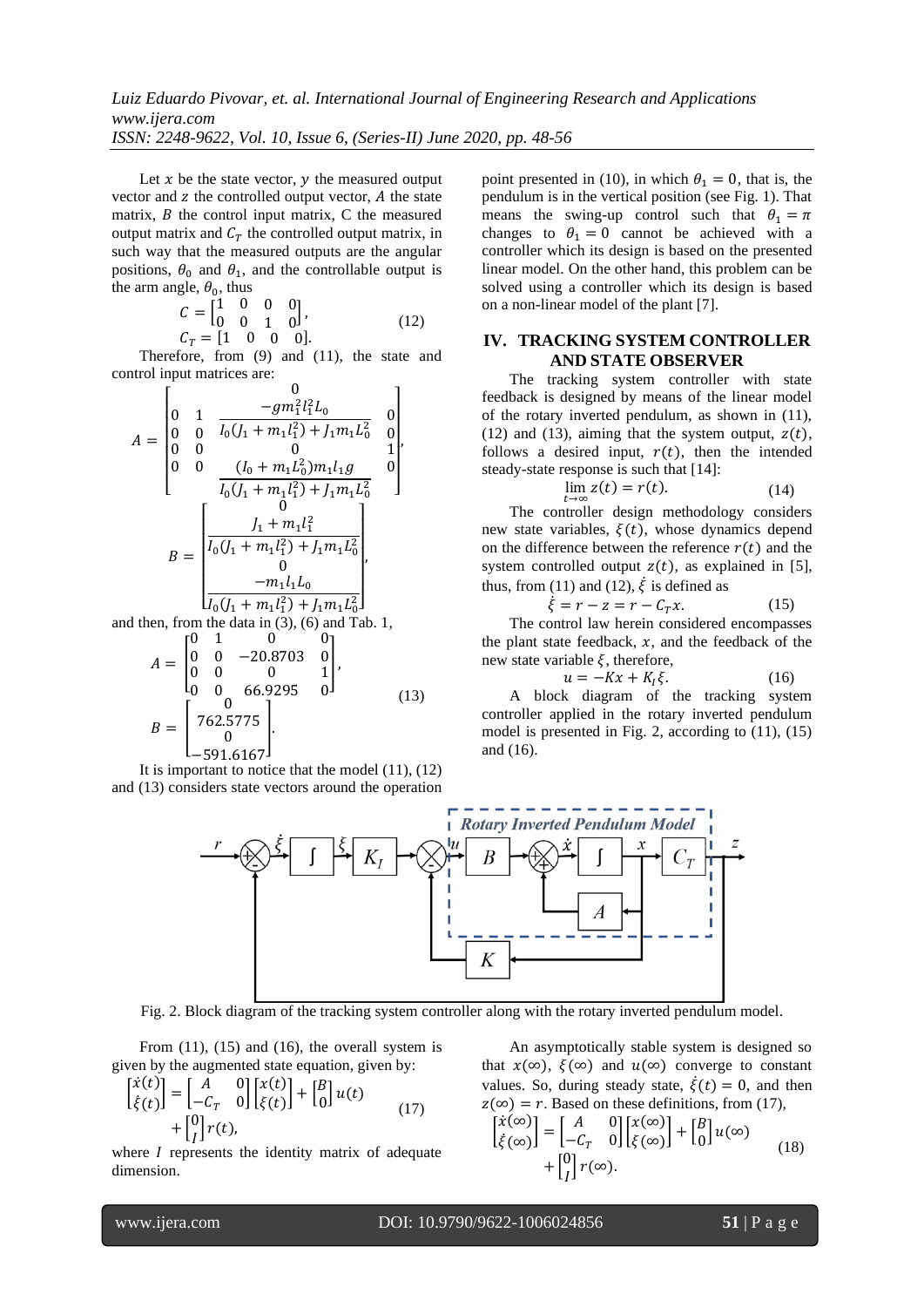Considering that  $r(t)$  is a step input, so  $r(\infty)$  =  $r(t) = r$  for  $t > 0$ . In this case, subtracting (18) from (17), one obtains:

$$
\begin{aligned}\n\begin{bmatrix}\n\dot{x}_e(t) \\
\dot{\xi}_e(t)\n\end{bmatrix} &= \begin{bmatrix}\nA & 0 \\
-C_T & 0\n\end{bmatrix} \begin{bmatrix}\nx_e(t) \\
\xi_e(t)\n\end{bmatrix} + \begin{bmatrix}\nB \\
0\n\end{bmatrix} u_e(t), \\
x_e(t) &= x(t) - x(\infty), \\
\xi_e(t) &= \xi(t) - \xi(\infty), \\
u_e(t) &= u(t) - u(\infty), \\
\text{where } u_e(t) \text{ is defined by:} \\
u_e(t) &= -Kx_e(t) + K_l \xi_e(t) \\
&= -[K - K_l] \begin{bmatrix}\nx_e(t) \\
\xi_e(t)\n\end{bmatrix}.\n\end{aligned} \tag{20}
$$

Assuming the new error vector  $e(t) =$  $[x_e(t)^T \xi_e(t)^T]^T$ , from (19) and (20), the following dynamics is obtained:

$$
\dot{e} = (\hat{A} - \hat{B}\hat{K})e,
$$
  
\n
$$
\hat{A} = \begin{bmatrix} A & 0 \\ -C_T & 0 \end{bmatrix}, \qquad \hat{B} = \begin{bmatrix} B \\ 0 \end{bmatrix},
$$
\n
$$
\hat{K} = [K] -K_I,
$$
\n(21)

then the gain matrix  $\hat{K}$  must be designed so that the dynamics (21) be stable.

Considering  $z(t) \in \Re$  from (11), if the desired eigenvalues of the matrix  $\hat{A} - \hat{B}\hat{K}$  are defined by  $l_1, l_2, \ldots l_{n+1}$ , then the state feedback gain matrix K and the integral gain constant  $K<sub>I</sub>$  can be designed by the pole placement method, whenever the system (21) be a fully state controllable system [5].

The eigenvalue vector considered in the tracking system controller design by pole placement was

 $l = [-3 \ -4 \ -5 \ -6 \ -7],$  (22) which resulted in the following gains for the tracking control system of the rotary inverted pendulum:

$$
\hat{K} = [K \mid -K_I],
$$
\n(23)  
\n
$$
K = [-0.0712 \quad -0.0317 \quad -0.619 \quad -0.0831]
$$
\n
$$
K_I = [-0.0651].
$$

In general, the control using state feedback strategies assumes that all state variables can be measured, or they can be generated from the output system. For practical issues, this fact can be unfeasible, due to the number of sensors required for that measurements. Then, for the state variables estimation from the plant output  $y(t)$  in (11), a state observer is considered in this work. It is important to notice that the system (11) with output  $y(t)$  is observable [14].

An observer is a dynamical system which estimates the plant state vector. It can be designed independently of the tracking system controller (15) and (16) by using pole placement techniques [5]. The mathematical models from the observer system and the plant system are similar, except by adding a term that encompasses the estimated error, in order to compensate uncertainties from the matrices  $A$  and  $B$  of the plant model, and the possible initial condition error.



Fig. 3. Block diagram of the tracking system controller along with the rotary inverted pendulum model and the state observer.

The initial condition error is the difference between the initial state from the plant and the estimated initial state from the observer.

Therefore, the mathematical model of the observer is given by [5]:

$$
\begin{aligned} \dot{\tilde{x}} &= A\tilde{x} + Bu + K_e(y - C\tilde{x}) \\ &= (A - K_e C)\tilde{x} + Bu + K_e y,\end{aligned} \tag{24}
$$

where  $\tilde{x}$  and  $\tilde{C}\tilde{x}$  are the estimated state vector and output, respectively. The observer's inputs are the plant output, y, and the control signal, u. The  $K_e$ matrix is called the observer's gain matrix, and it ponders the difference between the measured output,  $\gamma$ , and the estimated output,  $\tilde{C}$ . Therefore, the observer is able to correct the state estimative and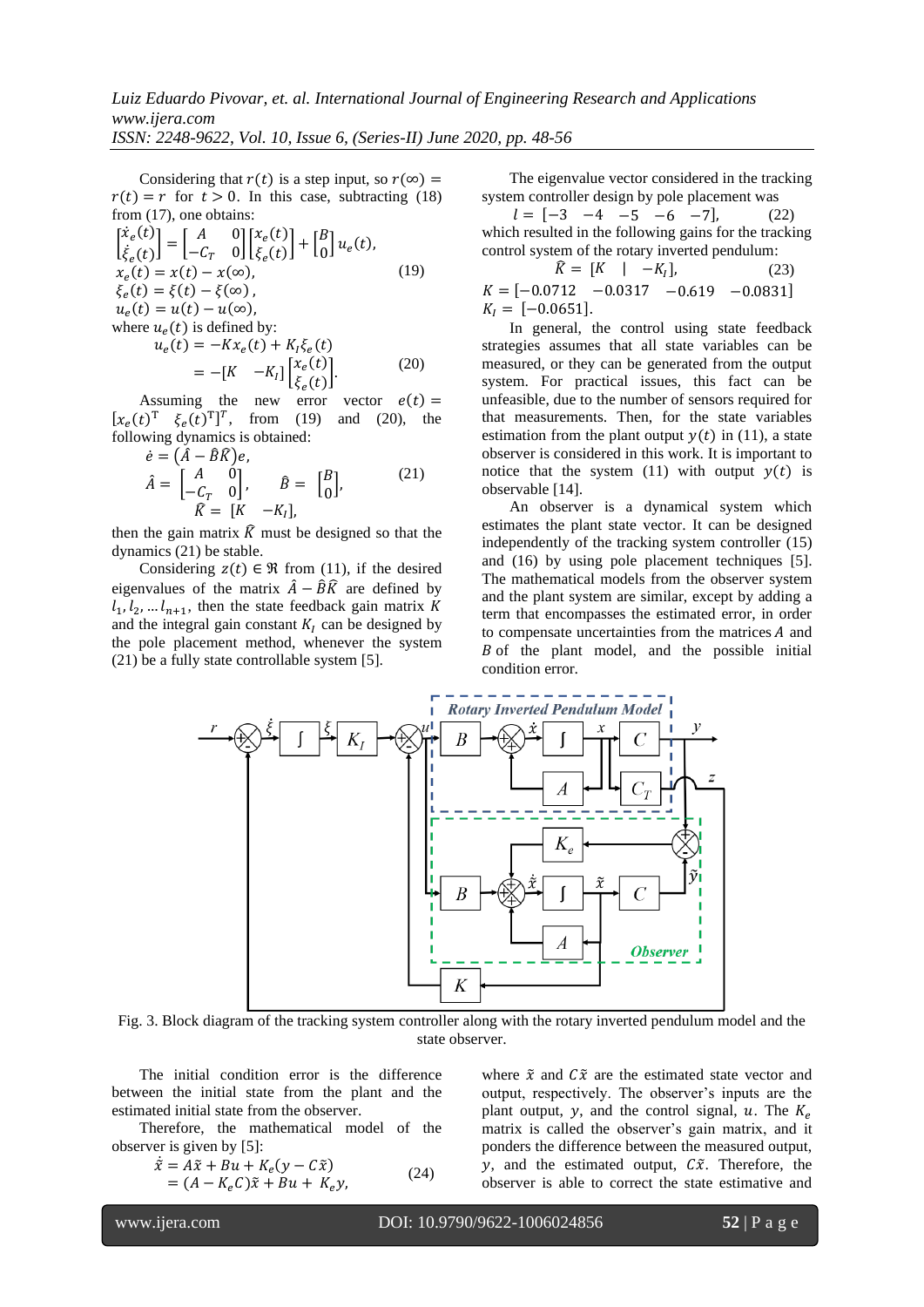*Luiz Eduardo Pivovar, et. al. International Journal of Engineering Research and Applications www.ijera.com*

*ISSN: 2248-9622, Vol. 10, Issue 6, (Series-II) June 2020, pp. 48-56*

then provides a good performance [5]. In Fig. 3, the use of the tracking system controller along with state observer in the inverted pendulum model is illustrated.

In order to obtain the observation error  $e = x - \tilde{x}$ , (24) is subtracted from (11), what results in

$$
\dot{e} = \dot{x} - \tilde{x} = Ax - A\tilde{x} - K_e(Cx - C\tilde{x})
$$
  
=  $(A - K_eC)(x - \tilde{x})$  (25)  
=  $(A - K_eC)e$ .

The eigenvalues from $(A - K_e C)$  are defined so that they are at left from the eigenvalues of the  $(\hat{A} - \hat{B}\hat{K})$  in (21). Then, if the state observer presents an initial error in relation to the plant initial condition, this error will tend to zero as the time increases [5]. The eigenvalue vector  $L$  were used in the observer design for the rotary inverted pendulum, using a pole placement technique, where

$$
L = [-15 \t -20 \t -25 \t -30].
$$
 (26)  
The obtained observer's gain matrix  $K_e$  were  

$$
K_e = \begin{bmatrix} 46.6436 & -4.8535 \\ 525.0847 & -130.3134 \\ -4.5920 & 43.3564 \\ -102.6790 & 516.8332 \end{bmatrix}.
$$
 (27)

#### **V. RESULTS AND DISCUSSION**

The results presented in this section are organized in two simulation cases:

**Case 1**: only the tracking system controller, gain matrix (23):

**Case 2**: tracking system controller along with the state observer, gain matrices (23) and (27).

The first set of simulations begins with the pendulum around the inverted position, with  $\theta_1$  =  $\pi/6$  rad, that is,  $x(0) = [0 \ 0 \ \pi/6 \ 0]^T$ . The simulation results, under this defined initial condition, are presented in Fig. 4, the control inputs, and Figs. 5 and 6, the state variables. It is possible to notice that, in both Case 1 and Case 2, the control strategies lead the system to the equilibrium point.





Fig. 5. Angular position and angular velocity of the arm movement from the simulations with  $x(0) = [0 \ 0 \ \pi/6 \ 0]^T$ .



Fig. 6. Angular position and angular velocity of the pendulum movement from the simulations with  $x(0) = [0 \ 0 \ \pi/6 \ 0]^T$ .

Furthermore, it can be observed that, both state variables (Fig. 5 and Fig. 6) and control signal (Fig. 4), are distinct between Case 1 and Case 2.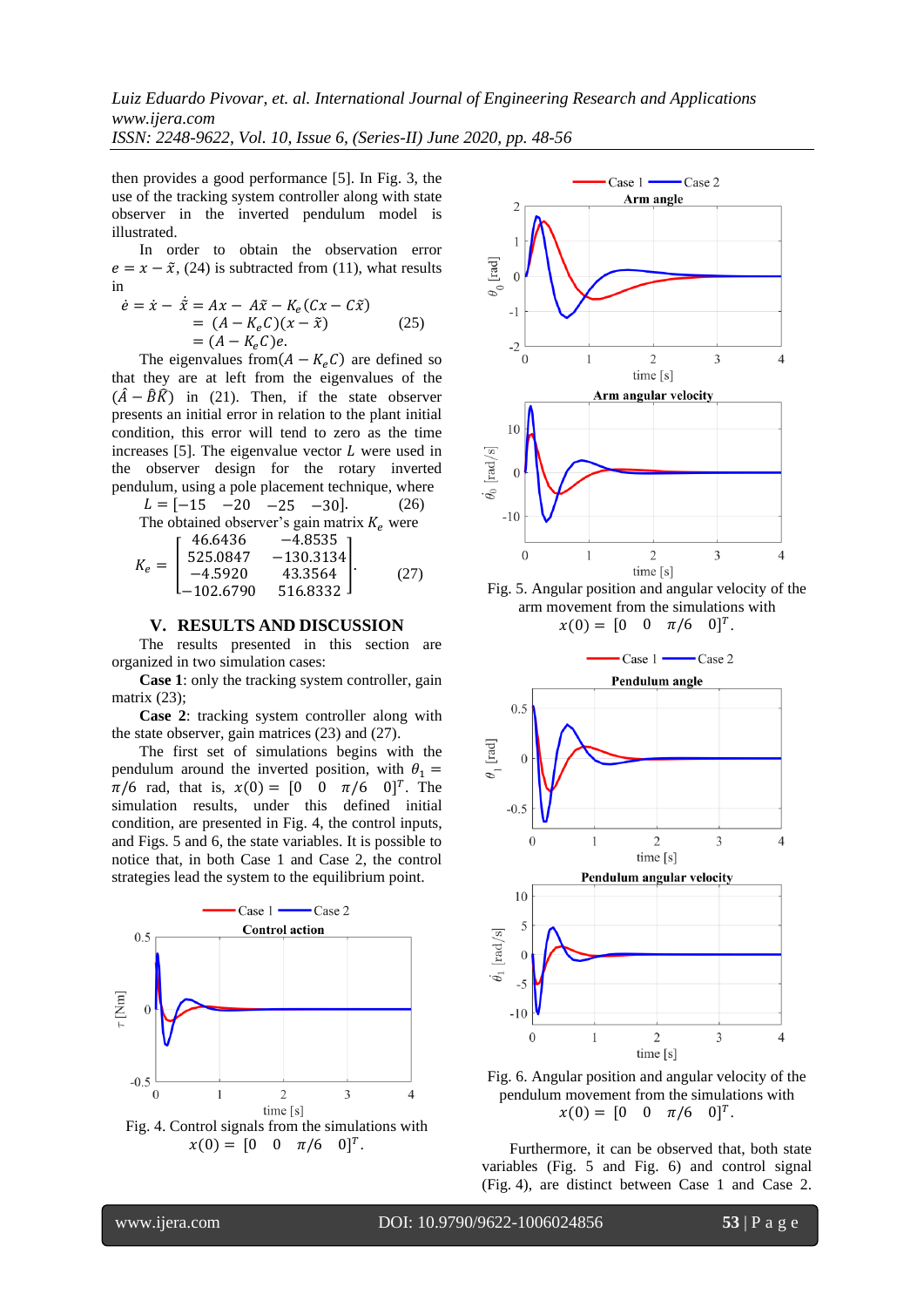That difference is due to the null initial condition in the observer, while the plant has a non-null initial condition. However, this fact did not result in a system instability in any case.

In order to verify if the tracking system controller is able to make the controlled output z follow a desired reference  $r$ , after the pendulum stabilization at the equilibrium point  $x(0) = [0 \ 0 \ 0 \ 0]^T$ , the second set of simulation considers reference,  $r(t)$  applied to the controlled system. This reference changes from  $r = 0$  to  $r = \pi/12$  rad, at the instant 1 s, then it maintains this value till it returns to zero at the time 5 s. The control signals and the state variables in this scenario are presented in Figs. 7, 8 and 9, respectively. The presented control system performance highlights the efficacy of the strategies.



Fig. 7. Control signals from the simulations with a reference (in Fig. 8) for the arm angle  $\theta_0$ .

It is important to observe that the control strategies, in both considered cases (Case 1 and Case 2), provide similar responses in the second set of simulations. That similarity in the Figs. 7, 8 and 9 is due to the initial state from the observer and from the plant were equal (null) in the beginning of the simulations, when the system is considered in the equilibrium point.

### **VI. CONCLUSION**

This work presented control methodologies for a rotary inverted pendulum system (Furuta pendulum). The used control strategies considered the linearization from the non-linear model of the plant around an equilibrium point, which was the predefined position for the system stabilization (inverted position). From this point, the main objective of the methodologies was to keep the angular position of the pendulum at 0 rad, so that the inverted position is maintained.

From the initial simulation results, it is possible to conclude that the proposed tracking system control methodology with state feedback was efficient in achieving the control objective, because the controller was able to make the arm angular position follow a required reference, as well as to stabilize the pendulum at the desired position.



Fig. 8. Angular position and angular velocity of the arm movement from the simulations with a reference for the arm angle  $\theta_0$ .



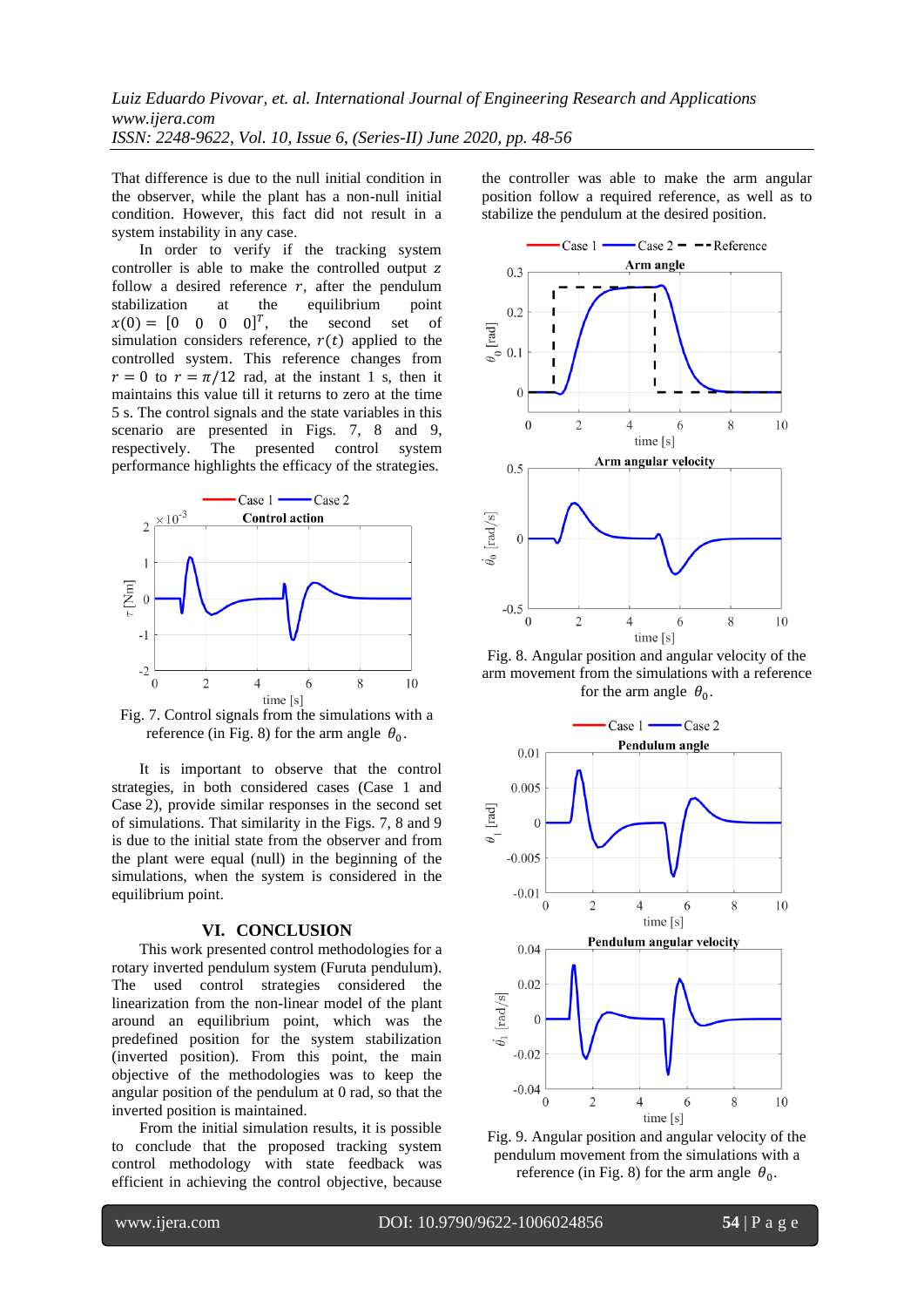The second methodology used a state observer to estimate the plant's state vector, the results in this case show it is a valid option when there are no sensors for all the state variable measurements.

The tracking system controller along with the observer used in the plat resulted in a more oscillatory response compared with the use of the state feedback. It occurs whenever there are different initial conditions in the observer and in the plant. However, this strategy was also able to stabilize the pendulum, which means it is a valid approach for the control of a rotary inverted pendulum.

For future works, the authors intend to obtain experimental results from a real rotary inverted pendulum, at the Automation Laboratory of the IFPR, in order to validate the mathematical model and the approached control strategies from this paper.

### **ACKNOWLEDGEMENTS**

The authors would like to thank to the Federal Institute of Paraná, Jacarezinho, for supporting the development of this work.

### **REFERENCES**

- [1]. K. Furuta, M. Yamakita, S. Kobayashi, Swing-up control of inverted pendulum using pseudo-state feedback, *Journal of Systems and Control Engineering, 206(6)*, 1992, 263– 269.
- [2]. K.J. Astrom, K. Furuta, Swinging up a pendulum by energy control, *Automatica, Elsevier*,2000, 287-295.
- [3]. M. Yamakita, T. Hooshino, K. Furuta, Control Practice Using Pendulum, *Proceedings of the American Control Conference*, San Diego, California,1999.
- [4]. M. Furka, M. Klauco, M. Kvasnica, Stabilization of Furuta Pendulum using Nonlinear MPC, *Research Papers Faculty of Materials Science and Technology in Trnava, SCIENDO*, vol27, number45, Bratislava, 2019, 42-48.
- [5]. K. Ogata, Modern Control Engineering, *Pearson Prentice Hall*,4 ed, São Paulo, 2007, 695-710.
- [6]. P. Seman, B. Rohal-Ilkiv, M. Juhás, M. Salaj, Swinging up the Furuta Pendulum and its Stabilization via model Predictive Control, *Journal of Electrical Engineering*, vol.64, n.3,2013, 152-158.
- [7]. V.M.H. Guzmán, M.A. Cruz, R.S. Ortigoza, Linear State Feedback Regulation of a Furuta Pendulum: Design Based on Differential Flatness and Root Locus, *Special Section on Innovations In Electrical and Computer*

*Engineering Education*, vol 4,2016, 8721- 8736.

- [8]. J.S. Sham, M.I.F. Solihin, Heltha, H. Muzaiyanah, Modelling and Simulation of an Inverted Pendulum System: Comparison Between Experiment and Cad Physical Model, *ARPN Journal of Engineering and Applied Sciences*, vol. 10, n. 20, 2015, 9752- 9757.
- [9]. Xiumin Diao, Modular Control of a Rotary Inverted Pendulum System*, American Society for Engineering Education*, *Conference & Exposition*, New Orleans, 123rd Annual, 2016, pp- 1-15.
- [10]. S. Jadlovska, J. Sarnovsky, A Complex Overview of Modeling and Control of the Rotary Single Inverted Pendulum System, *Power Engineering and Electrical Engineering,* vol.11, n.2, 2013, 73-85.
- [11]. Y. Beceriklia, B.K. Celik, Fuzzy control of inverted pendulum and concept of stability using Java application, *Mathematical and Computer Modeling,* 2007,4624–37.
- [12]. A. Jain, D.T.N. Sehgal, Control of Non-Linear Inverted Pendulum using Fuzzy Logic Controller. *International Journal of Computer Applications,* (0975 – 8887) vol 69, n.27. 2013.
- [13]. Shadab Khan, S. Paliwal, Optimal Control of Nonlinear Inverted Pendulum System Using fuzzy controller, *International Journal of Engineering Research and Applications (IJERA)*, vol. 8, no.5,2018, 62-66
- [14]. J.J. D'azzo, and H.C. Houpis, Linear Control System Analysis and Design: Conventional and Modern, *McGraw Hill*, New York, 1995, 651-659.
- [15]. R. Breganon, M.M. Souza, F.T.B. Salvi, R.C. Lemes, M.A.F. Montezuma, E. M. Belo, Attitude and Position Tracking System for a 6-6 Stewart Platform, In: 22nd *International Congress of Mechanical Engineering*, 2013, Ribeirão Preto.
- [16]. G.T. García, J.T. Buitrago, J.M Ramírez, Control and friction of Furuta pendulum, state of art, *Scientia et Technical*, vol. 20, n. 4, 2015, 326- 334.
- [17]. Olfa Boubaker, The Inverted Pendulum Benchmark in Nonlinear Control Theory: A Survey, *International Journal of Advanced Robotic Systems,* vol. 10, 2013, 1-9.
- [18]. M.R. Hamers, Revitalizing the Furuta pendulum, *DCT rapporten, Eindhoven Technische,* Universiteit Eindhoven, vol. 099, 2004.
- [19]. J.Á. Acosta, Furuta Pendulum: A Conservative Nonlinear Model for Theory